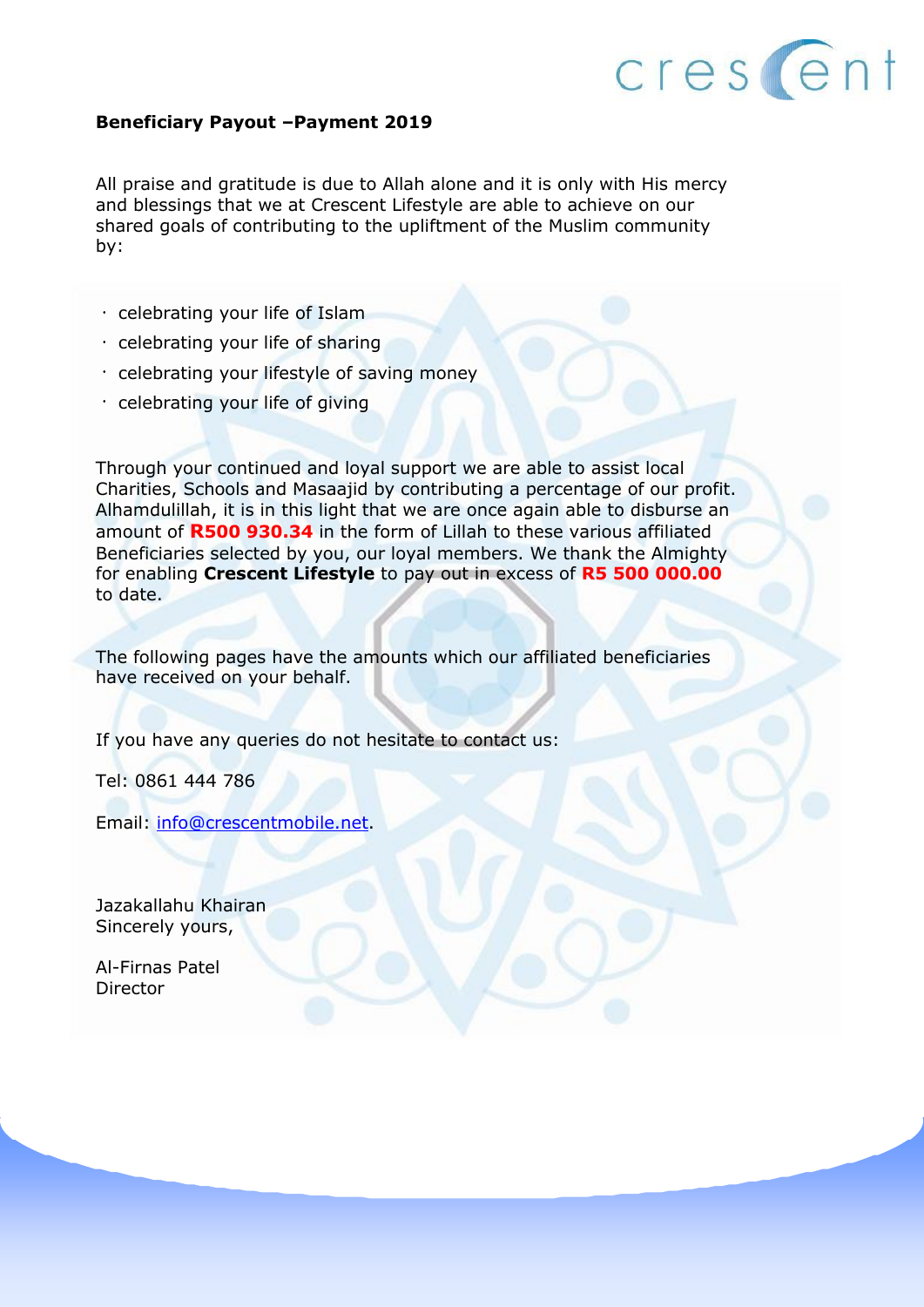| <b>BENEFICIARY</b> |                                            |              |
|--------------------|--------------------------------------------|--------------|
| <b>CODE</b>        | <b>BENEFICIARY NAME</b>                    | <b>RANDS</b> |
|                    | <b>CHARITY</b>                             |              |
| CHA00002           | <b>Gift Of The Givers</b>                  | 35466,00     |
| CHA00064           | Beitul Aman Old Age Home                   | 32836,97     |
| CHA00001           | Al-Imdaad Foundation                       | 26020,88     |
| CHA00003           | Ikageng - Orphans with HIV                 | 25007,68     |
| CHA00019           | Sultan Bahu Centre                         | 20540,37     |
| CHA00109           | Vision Child and Youth Care Centre         | 17155,36     |
| CHA00021           | <b>Baitul Ilm Org</b>                      | 16257,29     |
| CHA00022           | <b>Muslim Judicial Counsil</b>             | 15934,00     |
| CHA00085           | <b>Baitul Ansaar Charitable Foundation</b> | 13977,59     |
| CHA00108           | <b>Ihata Shelter</b>                       | 11237,33     |
| CHA00041           | Jameah Mosque Bokaap                       | 10444,27     |
| <b>CHA00007</b>    | Al Munirah Centre                          | 8980,36      |
| <b>CHA00060</b>    | <b>Muslim Hands</b>                        | 7575,99      |
| CHA00118           | <b>Madrassah Ihsan Trust</b>               | 7000,00      |
| CHA00101           | Voice of the Cape - Bursary Fund           | 6934,30      |
| CHA00013           | <b>Crescent Haven Welfare Society</b>      | 6931,23      |
| <b>CHA00089</b>    | F.E.E.D                                    | 6220,45      |
| <b>CHA00090</b>    | <b>Islamic Relief South Africa</b>         | 6033,16      |
| CHA00016           | Muslim Aids Programme (JHB)                | 5019,96      |
| CHA00072           | Al Amin Ghafis Institute                   | 4628,49      |
| <b>CHA00006</b>    | Vaal Muslim womens Forum                   | 4536,71      |
| CHA00026           | Saaberie Chisty Society- Islamic Centre    | 4536,38      |
| CHA00005           | Muslim Aids Program (Cape Town)            | 4029,78      |
| CHA00025           | <b>Ennerdale Muslim Association</b>        | 4029,78      |
| CHA00032           | <b>Bosmont Mosque and Islamic Centre</b>   | 3776,48      |
| <b>CHA00074</b>    | Madressah Tahfeezul Quraan                 | 3338,96      |
| CHA00014           | Siyafunda Trust                            | 3223,83      |
| CHA00094           | <b>Abidas Frailcare Centre</b>             | 3062,63      |
| CHA00031           | <b>Darul Uloom Bosmont</b>                 | 2694,20      |
| CHA00110           | <b>ICare Children's Foundation</b>         | 2671,17      |
| CHA00055           | <b>Heidelberg Muslim Jamaat</b>            | 2394,84      |
| CHA00062           | Sabalalisa Iqiniso Da'wah Academy          | 2325,76      |
| CHA00017           | <b>Islamic Careline</b>                    | 2302,73      |
| CHA00024           | Eldorado Park Muslim Council               | 2210,62      |
| CHA00029           | Miftahul Uloom Islamic School              | 2164,57      |
| CHA00092           | Orphanage & Destitute Ansaar               | 2141,54      |
| CHA00036           | <b>Brits Muslim Jamaat</b>                 | 2095,49      |
| CHA00027           | Benoni Muslim Jamaat                       | 1888,24      |
| CHA00084           | Nuruddin Islamic Centre                    | 1842,19      |
| CHA00107           | Daarul Qur'aan Institute                   | 1796,13      |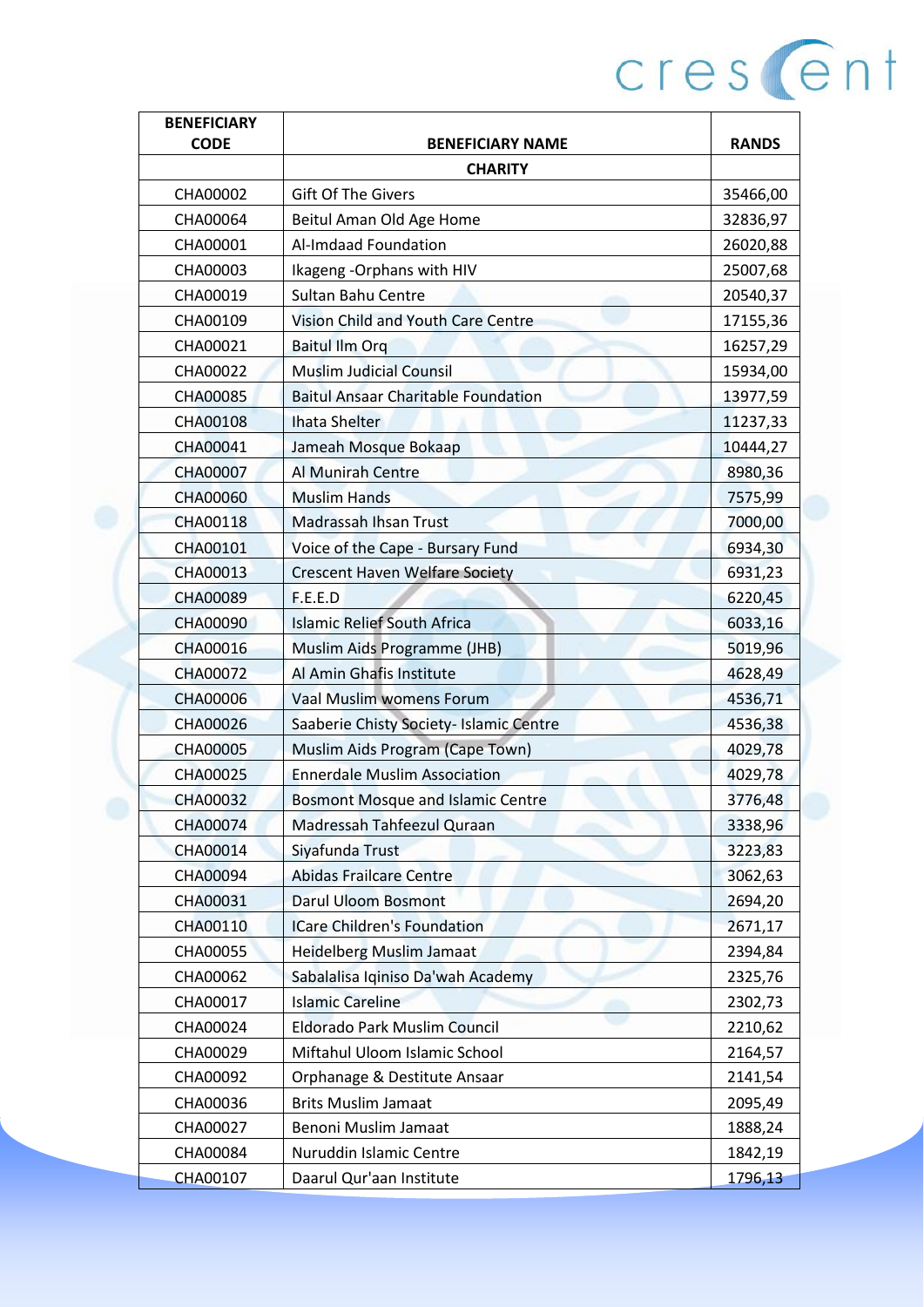|                                    | <b>RANDS</b>                                                                                                                                                                                                                                                                                                                                                                                                                                                                                                                                                                                                                                                                                                                                                                                                                                  |
|------------------------------------|-----------------------------------------------------------------------------------------------------------------------------------------------------------------------------------------------------------------------------------------------------------------------------------------------------------------------------------------------------------------------------------------------------------------------------------------------------------------------------------------------------------------------------------------------------------------------------------------------------------------------------------------------------------------------------------------------------------------------------------------------------------------------------------------------------------------------------------------------|
|                                    |                                                                                                                                                                                                                                                                                                                                                                                                                                                                                                                                                                                                                                                                                                                                                                                                                                               |
|                                    |                                                                                                                                                                                                                                                                                                                                                                                                                                                                                                                                                                                                                                                                                                                                                                                                                                               |
|                                    | 1727,05                                                                                                                                                                                                                                                                                                                                                                                                                                                                                                                                                                                                                                                                                                                                                                                                                                       |
|                                    | 1704,02                                                                                                                                                                                                                                                                                                                                                                                                                                                                                                                                                                                                                                                                                                                                                                                                                                       |
|                                    | 1680,99                                                                                                                                                                                                                                                                                                                                                                                                                                                                                                                                                                                                                                                                                                                                                                                                                                       |
|                                    | 1657,97                                                                                                                                                                                                                                                                                                                                                                                                                                                                                                                                                                                                                                                                                                                                                                                                                                       |
|                                    | 1657,97                                                                                                                                                                                                                                                                                                                                                                                                                                                                                                                                                                                                                                                                                                                                                                                                                                       |
| <b>Nylstroom Muslim Welfare</b>    | 1657,97                                                                                                                                                                                                                                                                                                                                                                                                                                                                                                                                                                                                                                                                                                                                                                                                                                       |
|                                    | 1657,97                                                                                                                                                                                                                                                                                                                                                                                                                                                                                                                                                                                                                                                                                                                                                                                                                                       |
| Horseshoe Muslim Jamaat            | 1611,91                                                                                                                                                                                                                                                                                                                                                                                                                                                                                                                                                                                                                                                                                                                                                                                                                                       |
| Madrasa of Almasjieduth Thanie     | 1588,89                                                                                                                                                                                                                                                                                                                                                                                                                                                                                                                                                                                                                                                                                                                                                                                                                                       |
| Awgaf SA                           | 1473,75                                                                                                                                                                                                                                                                                                                                                                                                                                                                                                                                                                                                                                                                                                                                                                                                                                       |
| Sham ul Islam                      | 1450,72                                                                                                                                                                                                                                                                                                                                                                                                                                                                                                                                                                                                                                                                                                                                                                                                                                       |
| Benoni Muslim Charity Organisation | 1450,72                                                                                                                                                                                                                                                                                                                                                                                                                                                                                                                                                                                                                                                                                                                                                                                                                                       |
| Al-Tayyibaat Islamic Institute     | 1404,67                                                                                                                                                                                                                                                                                                                                                                                                                                                                                                                                                                                                                                                                                                                                                                                                                                       |
| Al Masjiediduth Thaanie            | 1381,64                                                                                                                                                                                                                                                                                                                                                                                                                                                                                                                                                                                                                                                                                                                                                                                                                                       |
| <b>Central Muslim Burial</b>       | 1381,64                                                                                                                                                                                                                                                                                                                                                                                                                                                                                                                                                                                                                                                                                                                                                                                                                                       |
| Klipspruit Muslim Council          | 1335,58                                                                                                                                                                                                                                                                                                                                                                                                                                                                                                                                                                                                                                                                                                                                                                                                                                       |
| Al Falaah Educare                  | 1266,50                                                                                                                                                                                                                                                                                                                                                                                                                                                                                                                                                                                                                                                                                                                                                                                                                                       |
| <b>Al Hudaar Foundation</b>        | 1059,26                                                                                                                                                                                                                                                                                                                                                                                                                                                                                                                                                                                                                                                                                                                                                                                                                                       |
| <b>Discover Islam Centre</b>       | 1013,20                                                                                                                                                                                                                                                                                                                                                                                                                                                                                                                                                                                                                                                                                                                                                                                                                                       |
|                                    | 990,18                                                                                                                                                                                                                                                                                                                                                                                                                                                                                                                                                                                                                                                                                                                                                                                                                                        |
|                                    | 967,15                                                                                                                                                                                                                                                                                                                                                                                                                                                                                                                                                                                                                                                                                                                                                                                                                                        |
|                                    | 898,07                                                                                                                                                                                                                                                                                                                                                                                                                                                                                                                                                                                                                                                                                                                                                                                                                                        |
| Madrasatul Irshadiah               | 828,98                                                                                                                                                                                                                                                                                                                                                                                                                                                                                                                                                                                                                                                                                                                                                                                                                                        |
|                                    | 805,96                                                                                                                                                                                                                                                                                                                                                                                                                                                                                                                                                                                                                                                                                                                                                                                                                                        |
|                                    | 782,93                                                                                                                                                                                                                                                                                                                                                                                                                                                                                                                                                                                                                                                                                                                                                                                                                                        |
|                                    | 759,90                                                                                                                                                                                                                                                                                                                                                                                                                                                                                                                                                                                                                                                                                                                                                                                                                                        |
|                                    | 736,87                                                                                                                                                                                                                                                                                                                                                                                                                                                                                                                                                                                                                                                                                                                                                                                                                                        |
|                                    | 690,82                                                                                                                                                                                                                                                                                                                                                                                                                                                                                                                                                                                                                                                                                                                                                                                                                                        |
|                                    | 644,77                                                                                                                                                                                                                                                                                                                                                                                                                                                                                                                                                                                                                                                                                                                                                                                                                                        |
|                                    | 621,74                                                                                                                                                                                                                                                                                                                                                                                                                                                                                                                                                                                                                                                                                                                                                                                                                                        |
|                                    | 598,71                                                                                                                                                                                                                                                                                                                                                                                                                                                                                                                                                                                                                                                                                                                                                                                                                                        |
|                                    | 598,71                                                                                                                                                                                                                                                                                                                                                                                                                                                                                                                                                                                                                                                                                                                                                                                                                                        |
|                                    | 598,71                                                                                                                                                                                                                                                                                                                                                                                                                                                                                                                                                                                                                                                                                                                                                                                                                                        |
|                                    | 575,68                                                                                                                                                                                                                                                                                                                                                                                                                                                                                                                                                                                                                                                                                                                                                                                                                                        |
|                                    | 506,60                                                                                                                                                                                                                                                                                                                                                                                                                                                                                                                                                                                                                                                                                                                                                                                                                                        |
|                                    |                                                                                                                                                                                                                                                                                                                                                                                                                                                                                                                                                                                                                                                                                                                                                                                                                                               |
|                                    | 506,60                                                                                                                                                                                                                                                                                                                                                                                                                                                                                                                                                                                                                                                                                                                                                                                                                                        |
|                                    | 483,57                                                                                                                                                                                                                                                                                                                                                                                                                                                                                                                                                                                                                                                                                                                                                                                                                                        |
|                                    | 483,57<br>483,57                                                                                                                                                                                                                                                                                                                                                                                                                                                                                                                                                                                                                                                                                                                                                                                                                              |
|                                    | <b>BENEFICIARY NAME</b><br><b>CHARITY</b><br>South African National Halaal Authority<br>Africa Muslims Agency<br>Lenasia Muslim Association<br>Hospice Witwatersrand<br>Al Ansaar Foundation<br>Miftahuddin Islamic Institute<br><b>Bucket of Joy Foundation</b><br>Villa Liza Montessori<br>Lenasia South Muslim Association<br>Miftaagul Islam Welfare<br>Madressa Zia Ul Badr<br>Al Qaasim Islamic Centre T/A Dawa Relief<br>Majlis ud Dawah Wal Islah<br><b>Boland Islamic Council</b><br>Noordgesig Taaliboel Ilm Jamaat<br><b>Strand Moslem Council</b><br>Al Tawheed Centre<br><b>Baitul Banaat</b><br><b>Community Outreach Projects</b><br>Little Rose Creche<br><b>Central Islamic Trust</b><br>Thaakirah's Daycare Centre<br>Miftaagul Islam Madressah<br><b>Islamic Relief Fund</b><br>South African Muslim Students Bursary Fund |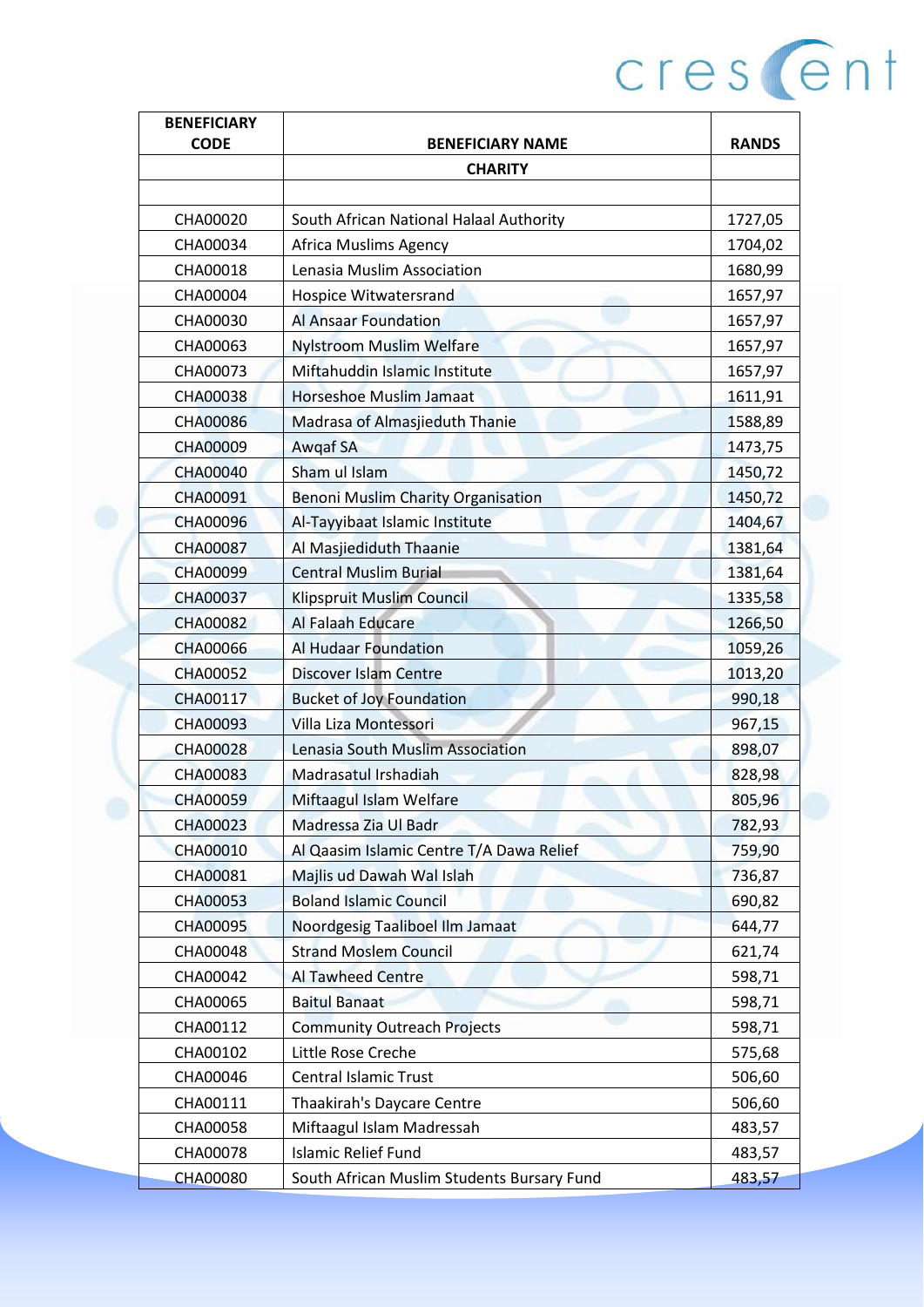| <b>BENEFICIARY</b> |                                                          |              |
|--------------------|----------------------------------------------------------|--------------|
| <b>CODE</b>        | <b>BENEFICIARY NAME</b>                                  | <b>RANDS</b> |
|                    | <b>CHARITY</b>                                           |              |
| CHA00113           | Al Fidaa Foundation                                      | 483,57       |
| CHA00061           | Bela Bela Islamic Center                                 | 437,52       |
| CHA00033           | Lakefield Muslim Jamaat                                  | 414,49       |
| CHA00035           | Kensington Muslim Jamaat                                 | 414,49       |
| CHA00043           | Darul Fadheelah                                          | 414,49       |
| CHA00015           | Room <sub>13</sub>                                       | 391,46       |
| CHA00047           | <b>Nigel Muslim Jamaat</b>                               | 368,44       |
| CHA00054           | <b>HRW Islamic Institute</b>                             | 322,38       |
| CHA00076           | <b>Paarl Muslim Jamaat</b>                               | 322,38       |
| <b>CHA00088</b>    | Limpopo Islamic Feeding-Burial & Charitable organisation | 299,36       |
| <b>CHA00045</b>    | <b>Fordsburg Muslim Youth Organisation</b>               | 276,33       |
| <b>CHA00068</b>    | <b>Bethal Muslim Jamaat</b>                              | 276,33       |
| CHA00097           | Lydia Latiefa Hofmeyor                                   | 276,33       |
| <b>CHA00039</b>    | <b>Mondeor Muslim Jamaat</b>                             | 230,27       |
| <b>CHA00067</b>    | Madrasah Muaz Bin Jabal                                  | 230,27       |
| <b>CHA00069</b>    | Koster Muslim Institute                                  | 230,27       |
| CHA00104           | <b>Florida Muslim Association</b>                        | 230,27       |
| <b>CHA00070</b>    | <b>Western Educational Trust (ZST Jamaat)</b>            | 207,25       |
| CHA00103           | Riverlea Gabieboela Islamic Association                  | 184,22       |
| <b>CHA00044</b>    | <b>Lydenburg Muslim Community</b>                        | 161,19       |
| CHA00106           | <b>Global Relief Welfare Services</b>                    | 161,19       |
| CHA00077           | Louis Trichardt Muslim Jamaat                            | 138,16       |
| CHA00105           | Lighthouse on the Horizon                                | 138,16       |
| <b>CHA00075</b>    | Mifthudin Islamic Institute                              | 100,00       |
| <b>CHA00079</b>    | <b>Greenside Muslim Association</b>                      | 100,00       |
| CHA00100           | Institute for islamic services                           | 100,00       |
| CHA00115           | <b>CTIEC</b>                                             | 100,00       |
| CHA00116           | Tiny Educone (Pty) Ltd                                   | 100,00       |
| CHA00119           | <b>Al-Ansaar Foundation</b>                              | 100,00       |
| CHA00120           | <b>Madrasah Tul Madina</b>                               | 100,00       |
| CHA00121           | Khidmatul Muslimah Islamic Centre                        | 100,00       |
| CHA00122           | Children A Loud                                          | 100,00       |

| <b>BENEFICIARY</b> |                           |              |
|--------------------|---------------------------|--------------|
| <b>CODE</b>        | <b>BENEFICIARY NAME</b>   | <b>RANDS</b> |
|                    | <b>MASJID</b>             |              |
| MOS00093           | Eldoradopark Jumah Masjid | 1727,05      |
| MOS00068           | Maraisburg Jumma Masjid   | 1611,91      |
| MOS00091           | Green Masjid              | 1404,67      |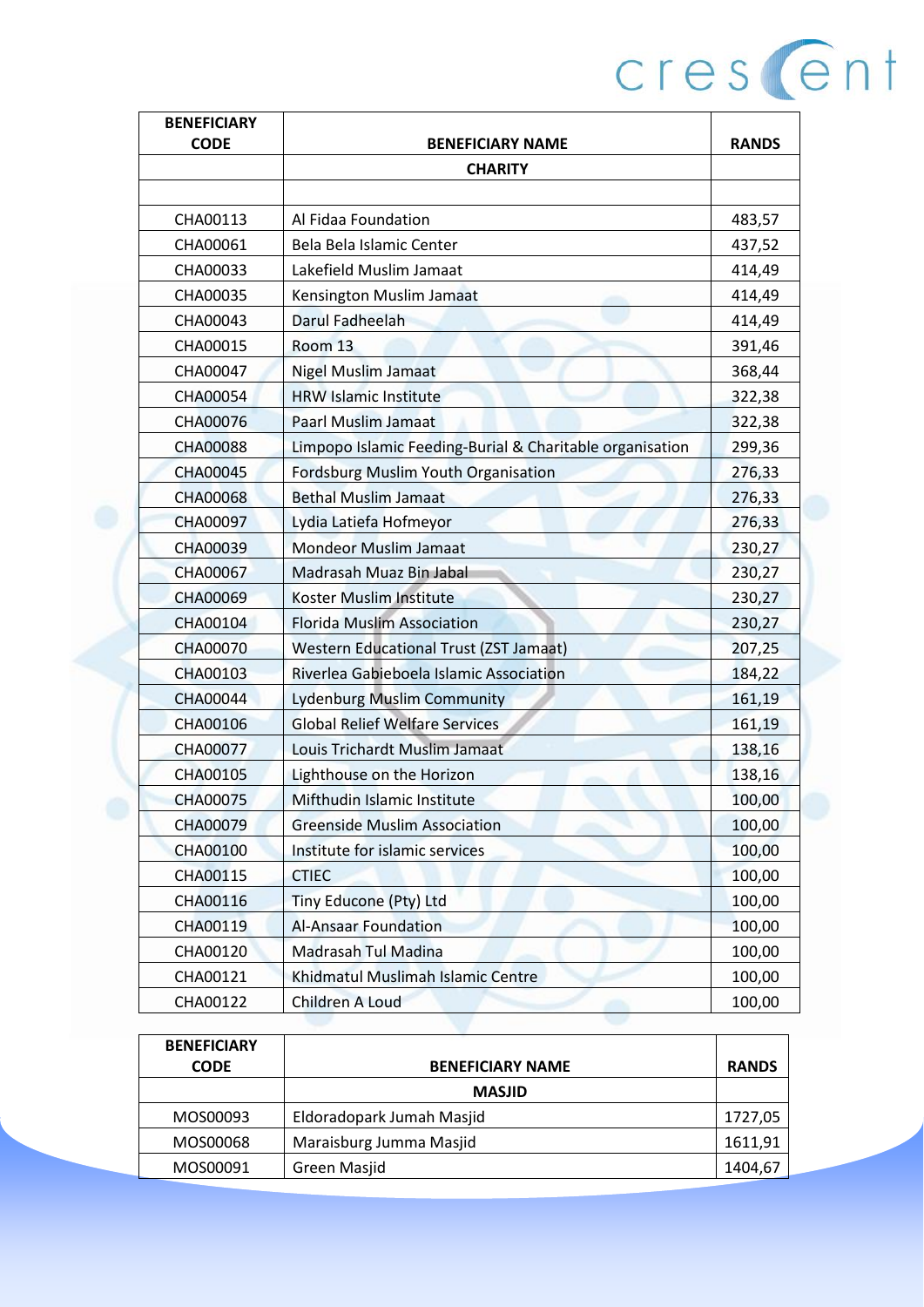| <b>BENEFICIARY</b> |                                             |              |
|--------------------|---------------------------------------------|--------------|
| <b>CODE</b>        | <b>BENEFICIARY NAME</b>                     | <b>RANDS</b> |
|                    | <b>MASJID</b>                               |              |
| MOS00305           | Habibia Soofie Masjid                       | 1404,67      |
| MOS00095           |                                             |              |
|                    | Darul Uloom Zakariyya                       | 1381,64      |
| MOS00101           | Anwaarul Islam                              | 1151,37      |
| MOS00064           | Mayfair Jumma Masjid and Madressa Institute | 1128,34      |
| MOS00241           | <b>Witbank Town Musallah</b>                | 1082,28      |
| MOS00165           | <b>Masjidus Saabireen</b>                   | 967,15       |
| MOS00030           | Jamaat-Ul-Muslimeen                         | 759,90       |
| MOS00019           | Masjid-E-Bilal                              | 713,85       |
| MOS00026           | <b>Masjid Omar Farooq</b>                   | 667,79       |
| MOS00092           | Masjid Sayyidina Ghause-e-Azam              | 621,74       |
| MOS00020           | Masjid-E-Noor                               | 575,68       |
| MOS00115           | Muaz Bin Jabal Masjid                       | 552,66       |
| MOS00017           | Masjid-E-siddique                           | 529,63       |
| MOS00022           | Masjid-E-Saaliheen                          | 529,63       |
| MOS00021           | <b>Rainbow Valley Mosque</b>                | 506,60       |
| MOS00016           | Masjid-E-Sulaimaniyah                       | 460,55       |
| MOS00076           | Musjid-un-Noor                              | 460,55       |
| MOS00301           | Zeerust Masjid                              | 460,55       |
| MOS00027           | Masjid Sayyidina Hamza                      | 437,52       |
| MOS00206           | Masjid Un Noor                              | 437,52       |
| MOS00041           | <b>Babus Salaam Masjid</b>                  | 414,49       |
| MOS00042           | Masjid Ashraf                               | 414,49       |
| MOS00077           | Jaame Musjid                                | 414,49       |
| MOS00010           | Masjid Uthman                               | 391,46       |
| MOS00018           | <b>Banglawali Musjid</b>                    | 391,46       |
| MOS00052           | Madrasah Quwwatul Islam                     | 391,46       |
| MOS00028           | Masjid Sheikh Zakariyya                     | 345,41       |
| MOS00246           | Leslie Jumma Masjid                         | 345,41       |
| MOS00297           | <b>Koster Masjid</b>                        | 345,41       |
| MOS00090           | <b>Auckland Park Jamaat Khana</b>           | 299,36       |
| MOS00302           | Northcliff Musjid & Madressa Trust          | 299,36       |
| MOS00049           | Ennerdale Jami Masjid                       | 276,33       |
| MOS00067           | Masjid Imdaadiyya                           | 276,33       |
| MOS00054           | <b>Edenpark Muslim Jamaat</b>               | 253,30       |
| MOS00039           | Masjid Rahma                                | 230,27       |
| MOS00184           | Azaadville Jaamia Masjid                    | 230,27       |
| MOS00248           | Al Hudaar Jamaat Khana                      | 230,27       |
| MOS00059           | Masjid-E-Falaah                             | 207,25       |
| MOS00242           | Asiatic Bazaar Musallah                     | 184,22       |